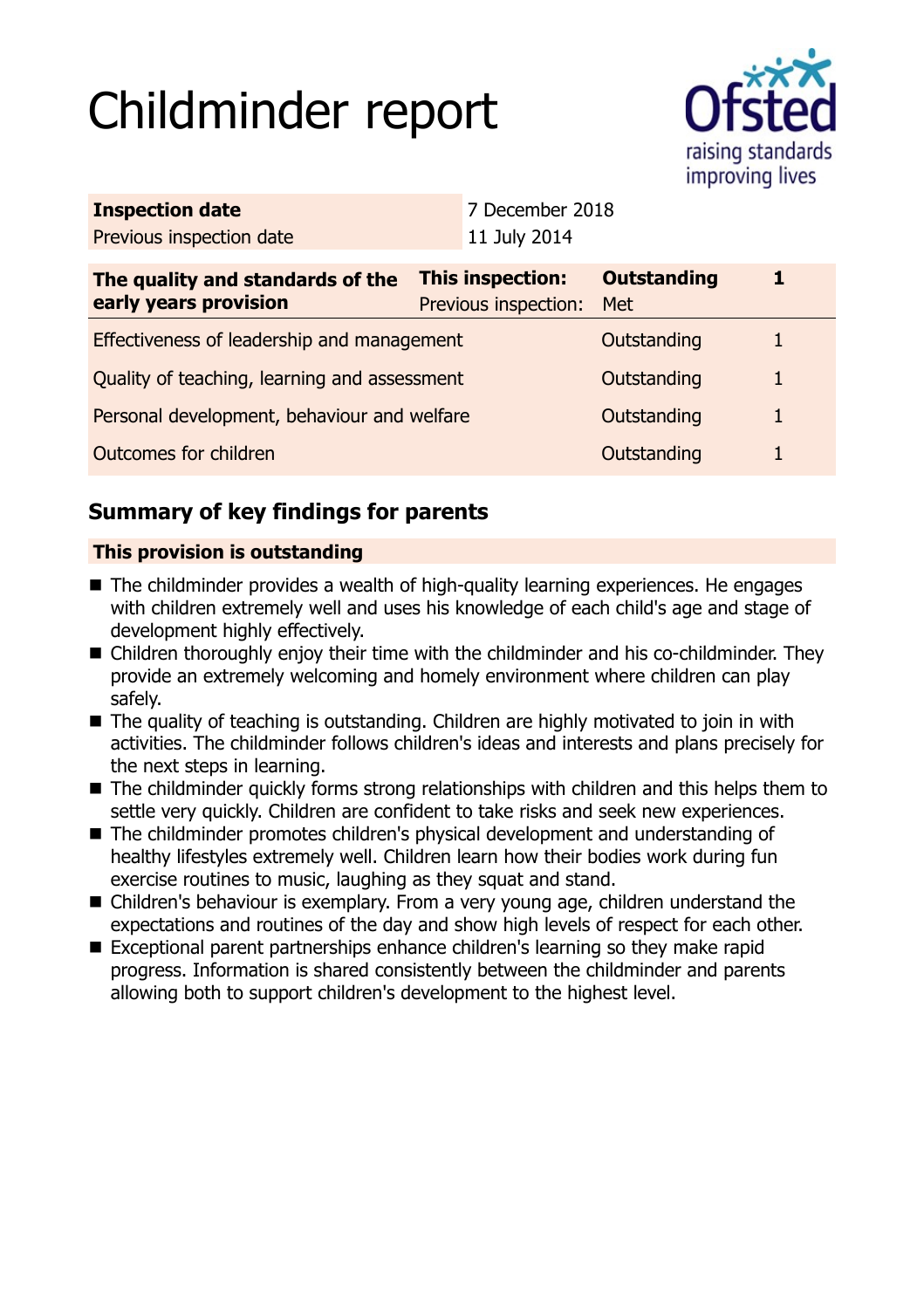## **What the setting needs to do to improve further**

### **To further improve the quality of the early years provision the provider should:**

■ continue to make the most of professional development opportunities that further enrich and maintain the outstanding quality of the provision.

#### **Inspection activities**

- $\blacksquare$  The inspector observed the quality of teaching during activities and experiences available to children.
- $\blacksquare$  The inspector completed a joint observation of an activity with the childminder.
- The inspector took account of the views of parents through their written feedback.
- The inspector held a meeting with the childminder, sampled relevant documentation and evidence of suitability to work with children for adults living and working on the premises.

**Inspector** Linda Shore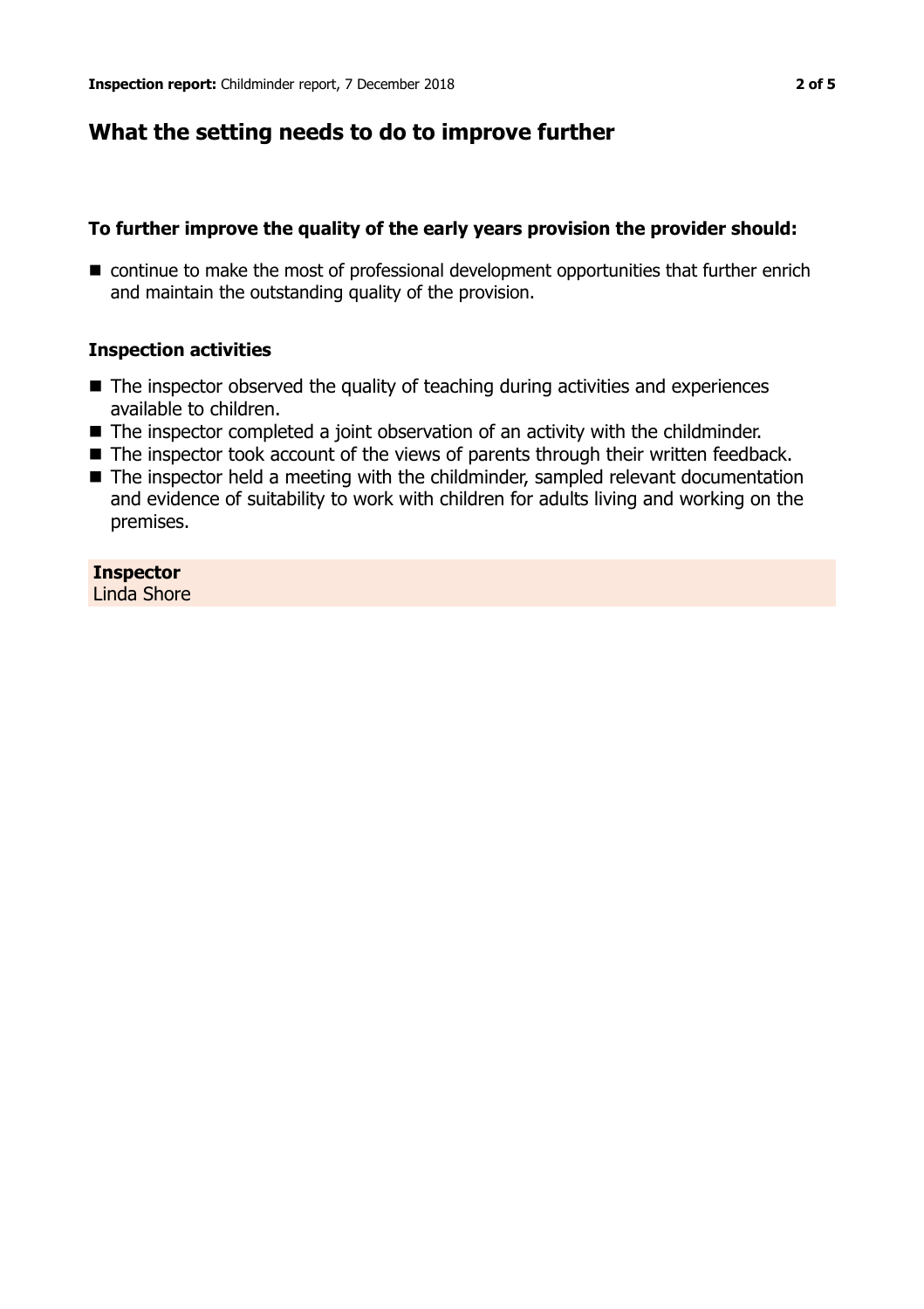## **Inspection findings**

## **Effectiveness of leadership and management is outstanding**

The childminder, together with his co-childminder, carries out thorough evaluations of the home and teaching. He is keen to continue to expand his plans for professional development and deepen his skills even further, particularly in providing outdoor learning. Safeguarding is effective. The childminder has an excellent understanding of the procedures to follow regarding any concerns about a child's well-being. He monitors children's progress frequently and accurately. The childminder is highly committed to his role and is very effective in how he monitors the educational programmes and assesses children's next steps. Planning for children's learning is finely tuned to children's individual needs. This contributes exceptionally well to children's outstanding progress.

## **Quality of teaching, learning and assessment is outstanding**

The childminder works hard to teach children the importance of taking turns and sharing. He enables children to do as much as possible for themselves and always offers support and guidance when needed. The childminder skilfully promotes children's speech and language. Children who speak English as an additional language are invited to learn new English words through a game. When children are uncertain of the answer, he encourages them to use their home language and then helps them to learn the word in English. They are very pleased and excited with their accomplishments. Children are inspired to persevere as they use scissors for the difficult task of cutting the netting from the new Christmas tree. Children take part in many interesting and exciting trips into the local community and enjoy planning their next outing to buy Christmas lights from a local garden centre.

#### **Personal development, behaviour and welfare are outstanding**

Children enjoy engaging with the childminder, who offers continuous praise and encouragement. The learning environment is very inviting, incorporating children's interests and this helps motivate children to engage, explore and drive their own learning. Children manage their self-care and hygiene routines with high levels of competence. They enjoy healthy meals that they have prepared themselves. This helps to develop a deep understanding of how to lead a healthy lifestyle. Children take responsibility for washing the dishes after snack time, working well together as a team. They dry their hands on paper towels and understand which bin to use to ensure that it is recycled.

#### **Outcomes for children are outstanding**

Children develop key skills ready for their next stage in learning exceptionally well. They flourish, are eager to learn and make outstanding rates of progress from their individual starting points. Children's literacy and mathematical skills are woven throughout all aspects of their daily routine and they develop excellent social and communication skills.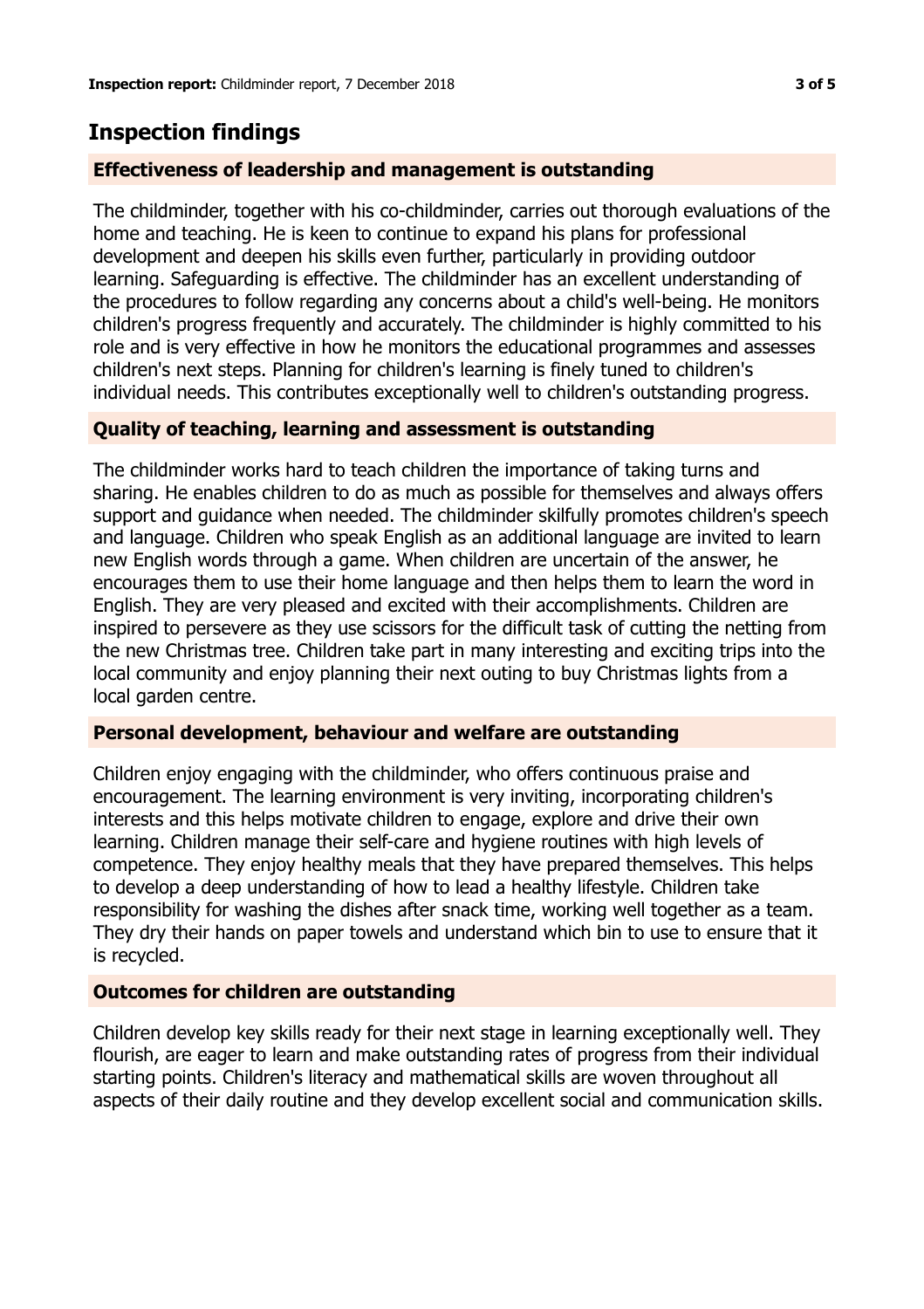## **Setting details**

| Unique reference number       | EY469444                                                                             |  |
|-------------------------------|--------------------------------------------------------------------------------------|--|
| <b>Local authority</b>        | Rochdale                                                                             |  |
| <b>Inspection number</b>      | 10083196                                                                             |  |
| <b>Type of provision</b>      | Childminder                                                                          |  |
| <b>Registers</b>              | Early Years Register, Compulsory Childcare<br>Register, Voluntary Childcare Register |  |
| Day care type                 | Childminder                                                                          |  |
| Age range of children         | $1 - 10$                                                                             |  |
| <b>Total number of places</b> | 6                                                                                    |  |
| Number of children on roll    | 10                                                                                   |  |
| Date of previous inspection   | 11 July 2014                                                                         |  |

The childminder registered in 2013 and works with his wife, who is also a registered childminder. He provides care from Monday to Friday, from 6am to 6pm, all year round, except for family holidays and bank holidays. The childminder also offers weekend and overnight care by arrangement.

This inspection was carried out by Ofsted under sections 49 and 50 of the Childcare Act 2006 on the quality and standards of provision that is registered on the Early Years Register. The registered person must ensure that this provision complies with the statutory framework for children's learning, development and care, known as the early years foundation stage.

Any complaints about the inspection or the report should be made following the procedures set out in the guidance Complaints procedure: raising concerns and making complaints about Ofsted, which is available from Ofsted's website: www.ofsted.gov.uk. If you would like Ofsted to send you a copy of the guidance, please telephone 0300 123 4234, or email [enquiries@ofsted.gov.uk.](mailto:enquiries@ofsted.gov.uk)